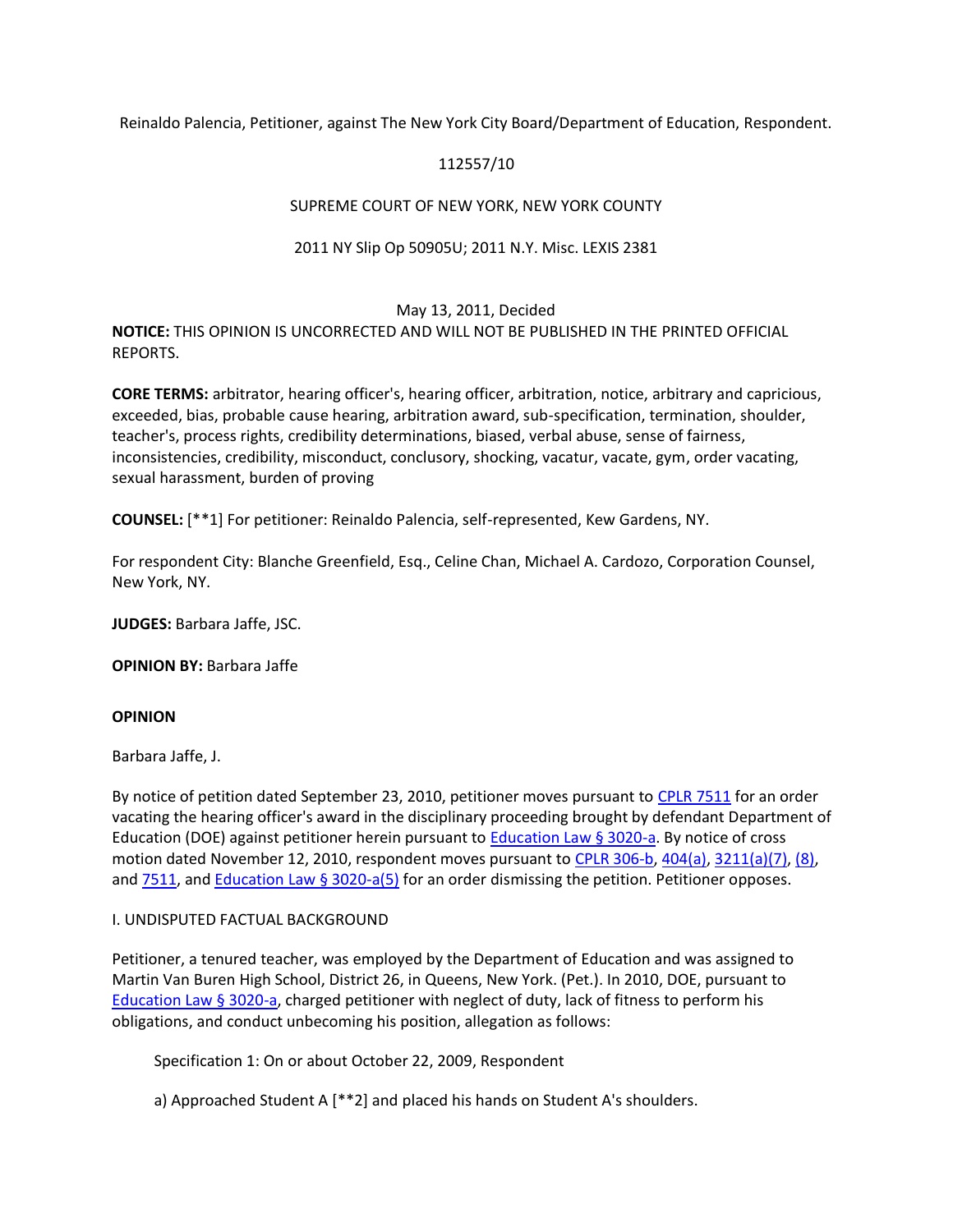b) Stated to Student A words to the effect of if Respondent was Student A's age, he would [\*2] fuck Student A.

(Affidavit of Celine Chan, dated Nov. 10, 2010 [Chan Affid.], Exh. A).

A pre-hearing conference was held on March 19, 2010. (Id., Exh. B). A probable cause hearing was conducted on April 13, 2010. (Id., Exh. C). As a result of this conference, the hearing officer determined that there existed probable cause to believe that petitioner committed "verbal abuse of a sexual nature." (Id., Exhs. D, M). On April 16, 2011, a second pre-hearing conference was held, and hearings on the merits were held on April 19, 2010, April 21, 2010, May 12, 2010, May 17, 2010, and June 1, 2010. (Id., Exhs. E, F, G, H, I). During these hearings, petitioner, three students, and two teachers testified on petitioner's behalf. (Id.). Student A, two students who witnessed the incident, Dean John Friel, and Assistant Principal Gus Smardagas testified for DOE. (Id.). In addition, Student A's written statement to Friel, Friel's notes from his meeting with Student A and her two friends, and an Office of the Special Commission of Investigation (SCI) report were admitted [\*\*3] in evidence. (Id.).

Student A testified that she went to the gym to pick up her bag and that petitioner put his right arm on her left shoulder and whispered to her the statement set forth in sub-specification 1(b). (Id.). She also testified that she told two friends about the incident soon after it happened, that they escorted her to Friel's office, that he met with and interviewed all three of them, and that he subsequently told Smardagas. (Id.). Student A also said that she had been interviewed by a SCI investigator on October 27, 2009. (Id.).

Although petitioner did not deny touching Student A's shoulder, he denied whispering the statement to her, and he pointed out a number of inconsistencies in her story, namely that his witnesses did not see her or her bag in the gym that day and that she claimed the incident occurred in one gym when he had been working in another. (Id.). He also claimed that one of Student A's witnesses had motive to lie because she had failed his class. (Id.).

Closing arguments were held on June 11, 2010 (Id., Exh. J), and the hearing officer issued his 16-page findings on August 31, 2010, determining that petitioner was guilty of both sub-specification 1(a) and [\*\*4] 1(b). (Id., Exh. A). As to sub-specification 1(a), the hearing officer found that DOE satisfied its burden of proving that petitioner had touched Student A's shoulder. (Id.). As to sub-specification 1(b), he found that petitioner had made the statement, crediting Student A's testimony as credible and accurate because she quickly told others about the incident without embellishment, could not have misunderstood petitioner's statement, had no reason to fabricate the story, and testified consistently with Friel's notes and the SCI report. (Id.). The hearing officer determined that termination of petitioner's employment was the appropriate penalty for his "serious misconduct," as "his actions and statement constitute[d] classical sexual harassment" and "extreme verbal abuse," and such behavior demonstrated his lack of fitness as a teacher. (Id.).

# II. CONTENTIONS

Petitioner claims that the hearing officer's decision was arbitrary and capricious and that he exceeded his authority by terminating his employment, as the record does not support so severe a penalty. (Pet.). He also argues that the hearing officer violated Article 75 procedures and that his due process rights were violated because [\*\*5] the Board of Education (Board) did not vote on the charges against him, the hearing officer violated **Education Law § 3020-a(4)** in [\*3] failing to consider whether or not DOE attempted to correct petitioner's behavioral problems, and the SCI investigation and probable cause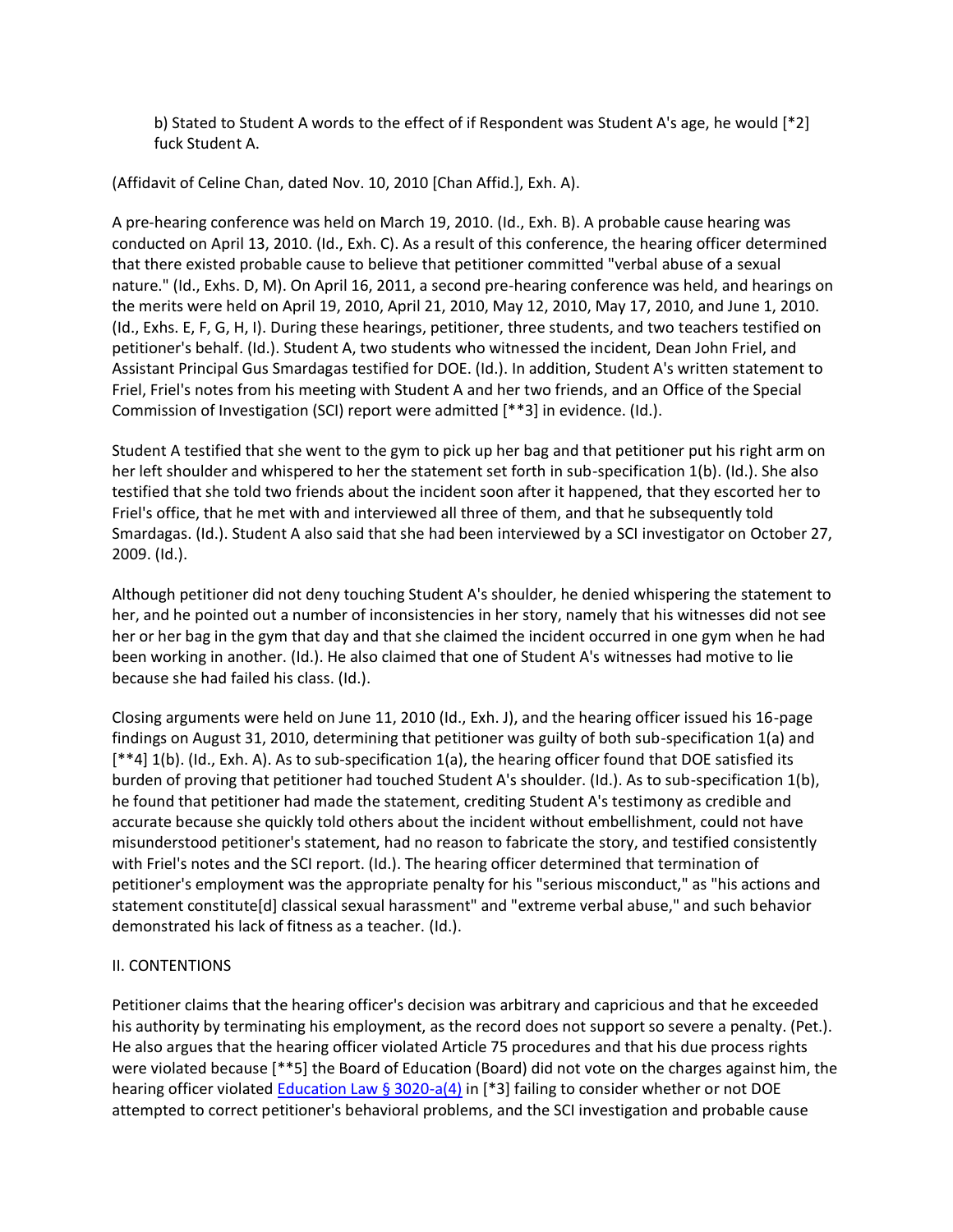hearing were conducted in an unfair, biased manner. (Id.). Petitioner alleges that the hearing officer was biased in rendering his decision, as well. (Id.).

In opposition, and in support of its cross motion to dismiss, respondent argues that petitioner has failed to establish that the hearing officer exceeded his authority, rendered an arbitrary and capricious decision, or violated Article 75 procedures, as the record shows that he weighed witness credibility and carefully supported his findings, and petitioner has failed to identify the procedures allegedly not followed. (Memorandum of Law in Support of Respondent's Cross Motion to Dismiss the Petition, dated Nov. 12, 2010). Respondent also contends that petitioner has failed to show that the hearing officer was biased because he has provided only conclusory allegations of bias, and not clear and convincing evidence thereof. (Id.). It claims that petitioner has not shown [\*\*6] that he was denied due process, either, as the record shows that he was provided adequate notice and an opportunity to be heard, and his allegations regarding the Board's failure to vote on the charges, the hearing officer's alleged failure to comply with [section 3020-a\(4\),](http://www.lexisnexis.com.ezproxy.strose.edu/lnacui2api/mungo/lexseestat.do?bct=A&risb=21_T12300448497&homeCsi=9095&A=0.11095619852712335&urlEnc=ISO-8859-1&&citeString=N.Y.%20EDUC.%20LAW%203020-A&countryCode=USA) the insufficiency of the probable cause hearing, and the allegedly unfair, biased nature of the SCI investigation are without merit. (Id.). Also, because petitioner's behavior was so egregious, respondent argues that petitioner has not shown that his termination is shocking to one's sense of fairness. (Id.).

In reply, and in opposition to respondent's cross motion, petitioner argues that the hearing officer's decision was arbitrary and capricious, as the hearing officer failed to consider inconsistencies in Student A's testimony. (Affidavit of Reinaldo Palencia in Opposition to Respondent's Cross Motion to Dismiss, dated Jan. 4, 2011). He reiterates his alleged denial of due process rights and the severity of his termination. (Id.).

In surreply, and in further support of its cross motion, respondent maintains that petitioner has failed to establish any basis for vacating the award. (Reply Memorandum of Law in Further [\*\*7] Support of Respondent's Verified Answer, dated Jan. 14, 2011).

### III. ANALYSIS

### A. Applicable Law

When a hearing is held pursuant to CPLR 3020-a, a party who was subject to the hearing may apply to vacate a hearing officer's decision pursuant to [CPLR 7511,](http://www.lexisnexis.com.ezproxy.strose.edu/lnacui2api/mungo/lexseestat.do?bct=A&risb=21_T12300448497&homeCsi=9095&A=0.11095619852712335&urlEnc=ISO-8859-1&&citeString=N.Y.%20C.P.L.R.%207511&countryCode=USA) and the court's review shall be limited to grounds set forth therein. An award may be vacated on the application of a party who either participated in the arbitration or received a notice to arbitrate if the party demonstrates that his rights were prejudiced by:

(i) corruption, fraud or misconduct in procuring the award;

(ii) partiality of an arbitrator appointed as a neutral, except where the award was by confession;

(iii) an arbitrator, or agency or person making the award exceeded his power or so imperfectly executed it that a final and definite award upon the subject matter was not made; or

(iv) failure to follow the procedures of this article.

### [\(CPLR 7511\[b\]\[1\]\)](http://www.lexisnexis.com.ezproxy.strose.edu/lnacui2api/mungo/lexseestat.do?bct=A&risb=21_T12300448497&homeCsi=9095&A=0.11095619852712335&urlEnc=ISO-8859-1&&citeString=N.Y.%20C.P.L.R.%207511&countryCode=USA). [\*4]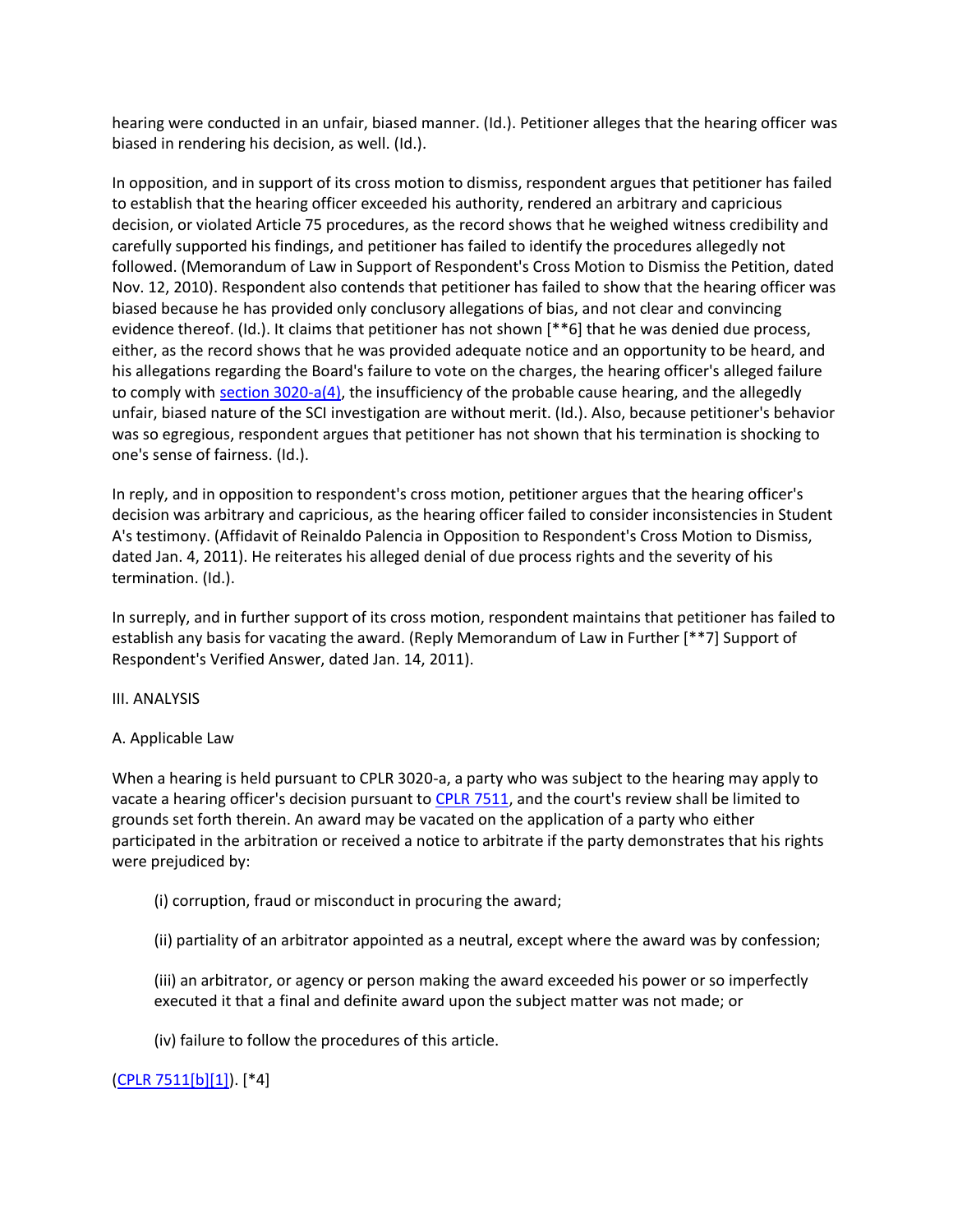When a party must arbitrate, the arbitrator's decision is subject to closer judicial scrutiny, and the arbitration award "must be in accord with due process and supported by adequate evidence, and must also be rational and satisfy the arbitrary and capricious standards of [CPLR article 78.](http://www.lexisnexis.com.ezproxy.strose.edu/lnacui2api/mungo/lexseestat.do?bct=A&risb=21_T12300448497&homeCsi=9095&A=0.11095619852712335&urlEnc=ISO-8859-1&&citeString=N.Y.%20C.P.L.R.%207801&countryCode=USA)" [\*\*8] [\(Lackow v](http://www.lexisnexis.com.ezproxy.strose.edu/lnacui2api/mungo/lexseestat.do?bct=A&risb=21_T12300448497&homeCsi=9095&A=0.11095619852712335&urlEnc=ISO-8859-1&&citeString=51%20A.D.3d%20563,%20567&countryCode=USA)  [Dept. of Educ. of the City of New York, 51 AD3d 563, 567, 859 N.Y.S.2d 52 \[1st Dept 2008\]\).](http://www.lexisnexis.com.ezproxy.strose.edu/lnacui2api/mungo/lexseestat.do?bct=A&risb=21_T12300448497&homeCsi=9095&A=0.11095619852712335&urlEnc=ISO-8859-1&&citeString=51%20A.D.3d%20563,%20567&countryCode=USA) The party challenging the arbitration award bears the burden of proving it invalid. (Id.).The scope of judicial review of an arbitration proceeding is extremely limited [\(Matter of Campbell v New York City Tr. Auth., 32 AD3d](http://www.lexisnexis.com.ezproxy.strose.edu/lnacui2api/mungo/lexseestat.do?bct=A&risb=21_T12300448497&homeCsi=9095&A=0.11095619852712335&urlEnc=ISO-8859-1&&citeString=32%20A.D.3d%20350,%20351&countryCode=USA)  [350, 351, 821 N.Y.S.2d 27 \[1st Dept 2006\]\),](http://www.lexisnexis.com.ezproxy.strose.edu/lnacui2api/mungo/lexseestat.do?bct=A&risb=21_T12300448497&homeCsi=9095&A=0.11095619852712335&urlEnc=ISO-8859-1&&citeString=32%20A.D.3d%20350,%20351&countryCode=USA) and the court must give deference to the arbitrator's decision [\(Matter of New York City Tr. Auth. v Transp. Workers' Union of Am., Local 100, AFL-CIO,](http://www.lexisnexis.com.ezproxy.strose.edu/lnacui2api/mungo/lexseestat.do?bct=A&risb=21_T12300448497&homeCsi=9095&A=0.11095619852712335&urlEnc=ISO-8859-1&&citeString=6%20N.Y.3d%20332,%20336&countryCode=USA) 6 NY3d [332, 336, 845 N.E.2d 1243, 812 N.Y.S.2d 413 \[2005\]\).](http://www.lexisnexis.com.ezproxy.strose.edu/lnacui2api/mungo/lexseestat.do?bct=A&risb=21_T12300448497&homeCsi=9095&A=0.11095619852712335&urlEnc=ISO-8859-1&&citeString=6%20N.Y.3d%20332,%20336&countryCode=USA) In reviewing an award, the court is bound by the arbitrator's factual findings and interpretations of the agreement at issue [\(Matter of Brown &](http://www.lexisnexis.com.ezproxy.strose.edu/lnacui2api/mungo/lexseestat.do?bct=A&risb=21_T12300448497&homeCsi=9095&A=0.11095619852712335&urlEnc=ISO-8859-1&&citeString=7%20A.D.3d%20368,%20372&countryCode=USA)  [Williamson Tobacco Corp. v Chesley, 7 AD3d 368, 372, 777 N.Y.S.2d 82 \[1st Dept 2004\]\),](http://www.lexisnexis.com.ezproxy.strose.edu/lnacui2api/mungo/lexseestat.do?bct=A&risb=21_T12300448497&homeCsi=9095&A=0.11095619852712335&urlEnc=ISO-8859-1&&citeString=7%20A.D.3d%20368,%20372&countryCode=USA) and may not "examine the merits of an arbitration award and substitute its judgment for that of the arbitrator simply because it believes its interpretation would be the better one" (Matter of New York State Correctional [Officers and Police Benev. Assn., Inc. v State of New York, 94](http://www.lexisnexis.com.ezproxy.strose.edu/lnacui2api/mungo/lexseestat.do?bct=A&risb=21_T12300448497&homeCsi=9095&A=0.11095619852712335&urlEnc=ISO-8859-1&&citeString=94%20N.Y.2d%20321,%20326&countryCode=USA) NY2d 321, 326, 726 N.E.2d 462, 704 [N.Y.S.2d 910 \[1999\]\).](http://www.lexisnexis.com.ezproxy.strose.edu/lnacui2api/mungo/lexseestat.do?bct=A&risb=21_T12300448497&homeCsi=9095&A=0.11095619852712335&urlEnc=ISO-8859-1&&citeString=94%20N.Y.2d%20321,%20326&countryCode=USA) Finally, if a motion to vacate an award is denied, the court must confirm the award. [\(CPLR 7511\[e\]\)](http://www.lexisnexis.com.ezproxy.strose.edu/lnacui2api/mungo/lexseestat.do?bct=A&risb=21_T12300448497&homeCsi=9095&A=0.11095619852712335&urlEnc=ISO-8859-1&&citeString=N.Y.%20C.P.L.R.%207511&countryCode=USA).

B. Did petitioner prove that his rights were prejudiced?

1. Bias

An allegation [\*\*9] of bias against an arbitrator must be established by clear and convincing evidence, showing more than the mere inference of partiality, and thus conclusory allegations of bias are insufficient. (5 NY Jur 2d, Arbitration and Award § 220 [2010]). Here, petitioner's allegations are conclusory, as the fact that the hearing officer decided against his interests does not demonstrate bias in and of itself. (Se[e County of Niagara v Bania, 6 AD3d 1223, 1225, 775 N.Y.S.2d 744 \[4th Dept 2004\]](http://www.lexisnexis.com.ezproxy.strose.edu/lnacui2api/mungo/lexseestat.do?bct=A&risb=21_T12300448497&homeCsi=9095&A=0.11095619852712335&urlEnc=ISO-8859-1&&citeString=6%20A.D.3d%201223,%201225&countryCode=USA) [allegations of bias were wholly speculative and fact that adverse determination was made did not indicate that arbitrator was partial]).

# 2. Scope of arbitrator's power

To show that an arbitrator exceeded the scope of his power such that the award must be vacated pursuant to [CPLR 7511\(b\)\(1\)\(iii\),](http://www.lexisnexis.com.ezproxy.strose.edu/lnacui2api/mungo/lexseestat.do?bct=A&risb=21_T12300448497&homeCsi=9095&A=0.11095619852712335&urlEnc=ISO-8859-1&&citeString=N.Y.%20C.P.L.R.%207511&countryCode=USA) a petitioner must demonstrate that the "arbitrator's award violates a strong public policy, is irrational, or clearly exceeds a specifically enumerated limitation on the arbitrator's power." [\(Transp. Workers' Union of Am., Local 100, AFL-CIO, 6 NY3d at 336 \[2005\]\).](http://www.lexisnexis.com.ezproxy.strose.edu/lnacui2api/mungo/lexseestat.do?bct=A&risb=21_T12300448497&homeCsi=9095&A=0.11095619852712335&urlEnc=ISO-8859-1&&citeString=6%20N.Y.3d%20332,%20336&countryCode=USA)

Although petitioner claims that the hearing officer exceeded his authority by rendering a decision unsupported by the record, he is actually challenging the hearing officer's [\*\*10] credibility determinations, and which does not constitute a ground for vacatur of an arbitration award. (See [Saunders v Rockland Bd. of Co-Op Educ. Svces., 62 AD3d 1012, 1013, 879 N.Y.S.2d 568 \[2d Dept 2009\]](http://www.lexisnexis.com.ezproxy.strose.edu/lnacui2api/mungo/lexseestat.do?bct=A&risb=21_T12300448497&homeCsi=9095&A=0.11095619852712335&urlEnc=ISO-8859-1&&citeString=62%20A.D.3d%201012,%201013&countryCode=USA) ["When reviewing compulsory arbitrations in education proceedings . . ., the court should accept the arbitrator's credibility determinations, even where there is conflicting evidence and room for choice exists."]). The hearing officer based his decision on the evidence and carefully weighed witness credibility in determining that petitioner was guilty of both sub-specifications. Thus, the decision was not irrational. As petitioner has failed to show that the award violates public policy or that the hearing officer exceeded a specifically enumerated limitation on his power, there is no basis for vacatur of the award pursuant to [CPLR 7511\(b\)\(1\)\(iii\).](http://www.lexisnexis.com.ezproxy.strose.edu/lnacui2api/mungo/lexseestat.do?bct=A&risb=21_T12300448497&homeCsi=9095&A=0.11095619852712335&urlEnc=ISO-8859-1&&citeString=N.Y.%20C.P.L.R.%207511&countryCode=USA)

### 3. Article 75 procedures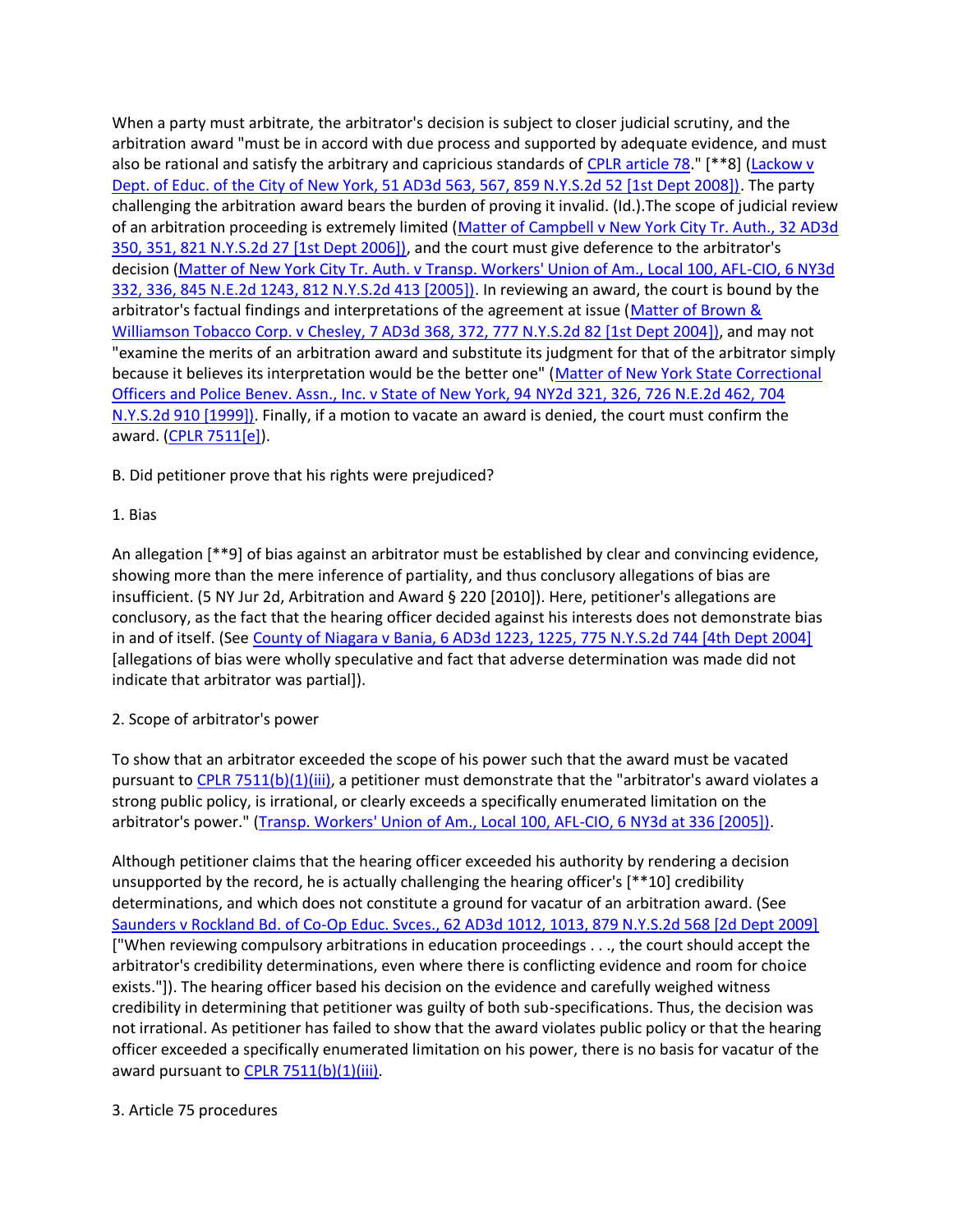[\*5] The procedures for an Article 75 arbitration hearing are set forth in [CPLR 7506,](http://www.lexisnexis.com.ezproxy.strose.edu/lnacui2api/mungo/lexseestat.do?bct=A&risb=21_T12300448497&homeCsi=9095&A=0.11095619852712335&urlEnc=ISO-8859-1&&citeString=N.Y.%20C.P.L.R.%207506&countryCode=USA) pursuant to which an arbitrator must provide the parties at least eight days notice of the time and place of the hearing. At the hearing, the parties have the right to representation by an attorney and are "entitled to be heard, to present evidence, [\*\*11] and to cross-examine witnesses," and the arbitrator must be sworn in before they do so. [\(CPLR 7506\)](http://www.lexisnexis.com.ezproxy.strose.edu/lnacui2api/mungo/lexseestat.do?bct=A&risb=21_T12300448497&homeCsi=9095&A=0.11095619852712335&urlEnc=ISO-8859-1&&citeString=N.Y.%20C.P.L.R.%207506&countryCode=USA). "A defect in procedure is waived where the party applying to vacate the award based thereon continues with the arbitration with notice of the defect and without interposing objection to it." (5 NY Jur Arbitration and Award § 225).

Here, petitioner has failed to cite any specific procedure, and there is no evidence in the record demonstrating that the hearing officer violated any procedure or that petitioner objected. Therefore, there is no ground for vacatur of the award pursuant to CPLR  $7511(b)(1)(iv)$ .

C. Was the proceeding in accord with due process?

Petitioner claims that his due process rights were violated because the Board did not vote on the charges against him. [Education Law § 2590-f\(1\)\(b\)](http://www.lexisnexis.com.ezproxy.strose.edu/lnacui2api/mungo/lexseestat.do?bct=A&risb=21_T12300448497&homeCsi=9095&A=0.11095619852712335&urlEnc=ISO-8859-1&&citeString=N.Y.%20EDUC.%20LAW%202590-F&countryCode=USA) permits community superintendents "to delegate any of her or his powers and duties to such subordinate officers or employees of his or her community district . . . ." Here, the Board properly permitted DOE to prefer charges against petitioner, and petitioner was not deprived of his due process rights as a result.

Moreover, there is no evidence in the record showing that petitioner requested that [\*\*12] the hearing officer consider the extent to which DOE attempted to correct his behavioral problems. [Section 3020](http://www.lexisnexis.com.ezproxy.strose.edu/lnacui2api/mungo/lexseestat.do?bct=A&risb=21_T12300448497&homeCsi=9095&A=0.11095619852712335&urlEnc=ISO-8859-1&&citeString=N.Y.%20EDUC.%20LAW%203020-A&countryCode=USA)  $a(4)(a)$  expressly provides that an arbitrator must consider the employing board's attempts to correct petitioner's behavior "at the request of the employee," and absent such a request here, there is no violation.

Additionally, the record reflects that petitioner was provided notice of the hearing and was given an opportunity to be heard, and petitioner has failed to provide evidence of any due process violations with respect to the SCI investigation or the probable cause hearing.

D. Was the award supported by adequate evidence?

A review of evidence and testimony presented at the hearing shows that the hearing officer grounded his decision on the record. He took into account the inconsistencies in Student A's story and determined that they did not undermine her credibility in light of the fact that her account was corroborated by Dean Friel's notes and the SCI report and that she did not have a history of disciplinary problems. Therefore, the award was supported by adequate evidence. (See Wien & Malkin v Helmsley-Spear, Inc., [6 N.Y.3d 471, 846 N.E.2d 1201, 813 N.Y.S.2d 691 \[2006\]](http://www.lexisnexis.com.ezproxy.strose.edu/lnacui2api/mungo/lexseestat.do?bct=A&risb=21_T12300448497&homeCsi=9095&A=0.11095619852712335&urlEnc=ISO-8859-1&&citeString=6%20N.Y.3d%20471&countryCode=USA) ["An arbitration award must be upheld [\*\*13] when the arbitrator offer[s] even a barely colorable justification for the outcome reached.""]).

E. Was the award arbitrary and capricious?

As outlined in his award, the hearing officer's determination was based upon the evidence and testimony presented at the hearing and his credibility determinations thereof. There is thus no basis for finding that his decision was arbitrary and capricious. [\(McGraham, 75 AD3d at 452](http://www.lexisnexis.com.ezproxy.strose.edu/lnacui2api/mungo/lexseestat.do?bct=A&risb=21_T12300448497&homeCsi=9095&A=0.11095619852712335&urlEnc=ISO-8859-1&&citeString=75%20A.D.3d%20445,%20452&countryCode=USA) [finding award neither arbitrary nor capricious where arbitrator took into account entirety of record and made credibility determinations regarding petitioner teacher]).

F. Was the discipline imposed excessive?